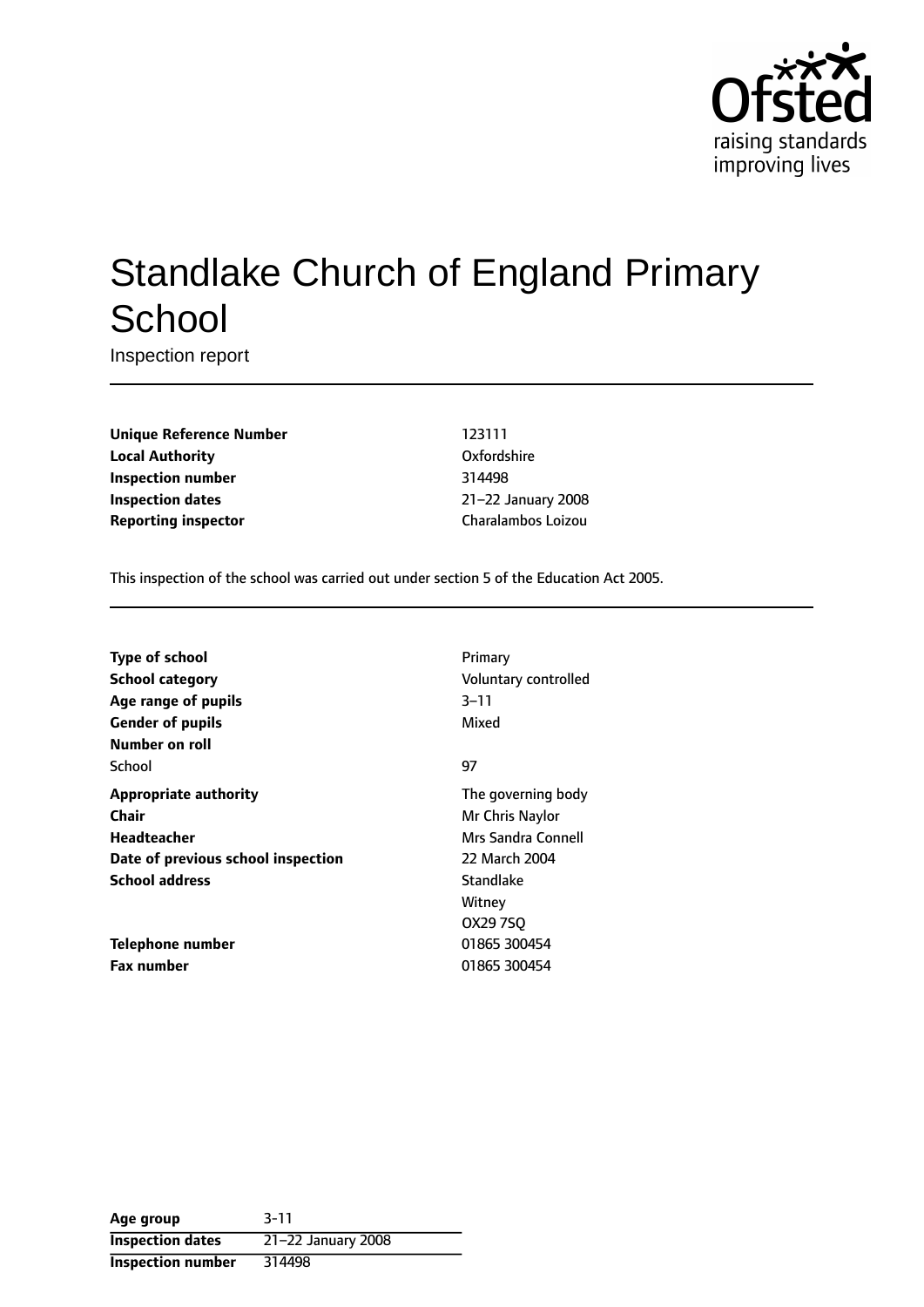© Crown copyright 2008

.

#### Website: www.ofsted.gov.uk

This document may be reproduced in whole or in part for non-commercial educational purposes, provided that the information quoted is reproduced without adaptation and the source and date of publication are stated.

Further copies of this report are obtainable from the school. Under the Education Act 2005, the school must provide a copy of this report free of charge to certain categories of people. A charge not exceeding the full cost of reproduction may be made for any other copies supplied.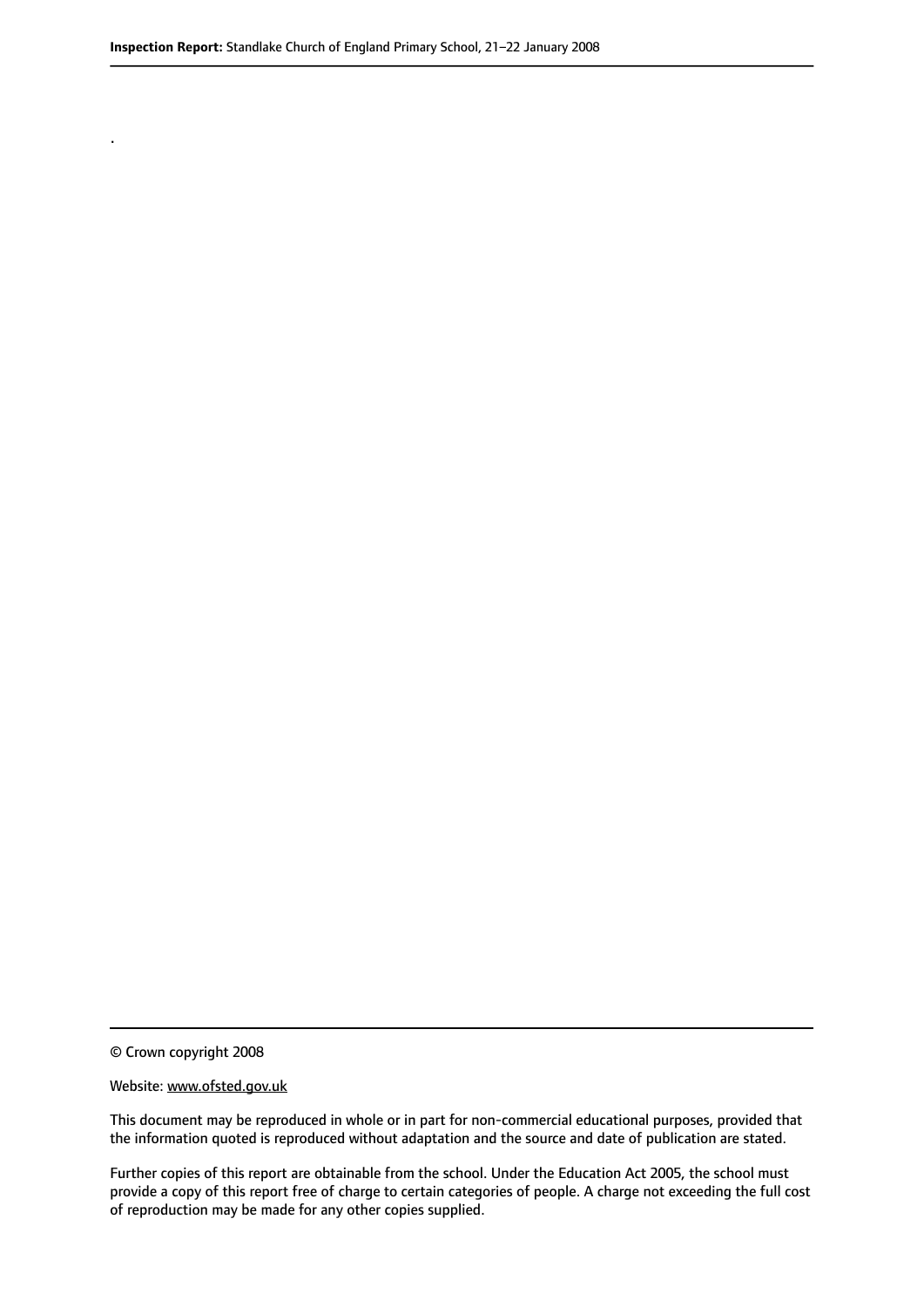# **Introduction**

The inspection was carried out by an Additional Inspector.

## **Description of the school**

Standlake is a small rural primary school serving an area of mainly private housing. The school admits three and four-year-olds into its Foundation Stage Unit and the children are taught together in the same class. All other classes are of mixed-age. Most pupils are of White British heritage. A small number come from a variety of other backgrounds and some of these are at the early stages of learning English. A small but significant number of pupils come from traveller families. The percentage of pupils with learning difficulties or disabilities is lower than that of most schools although the percentage that has special educational needs is in line with the national average. There are close links with the church and local community. Most of the teaching staff joined the school in the last three years.

## **Key for inspection grades**

| Grade 1 | Outstanding  |
|---------|--------------|
| Grade 2 | Good         |
| Grade 3 | Satisfactory |
| Grade 4 | Inadequate   |
|         |              |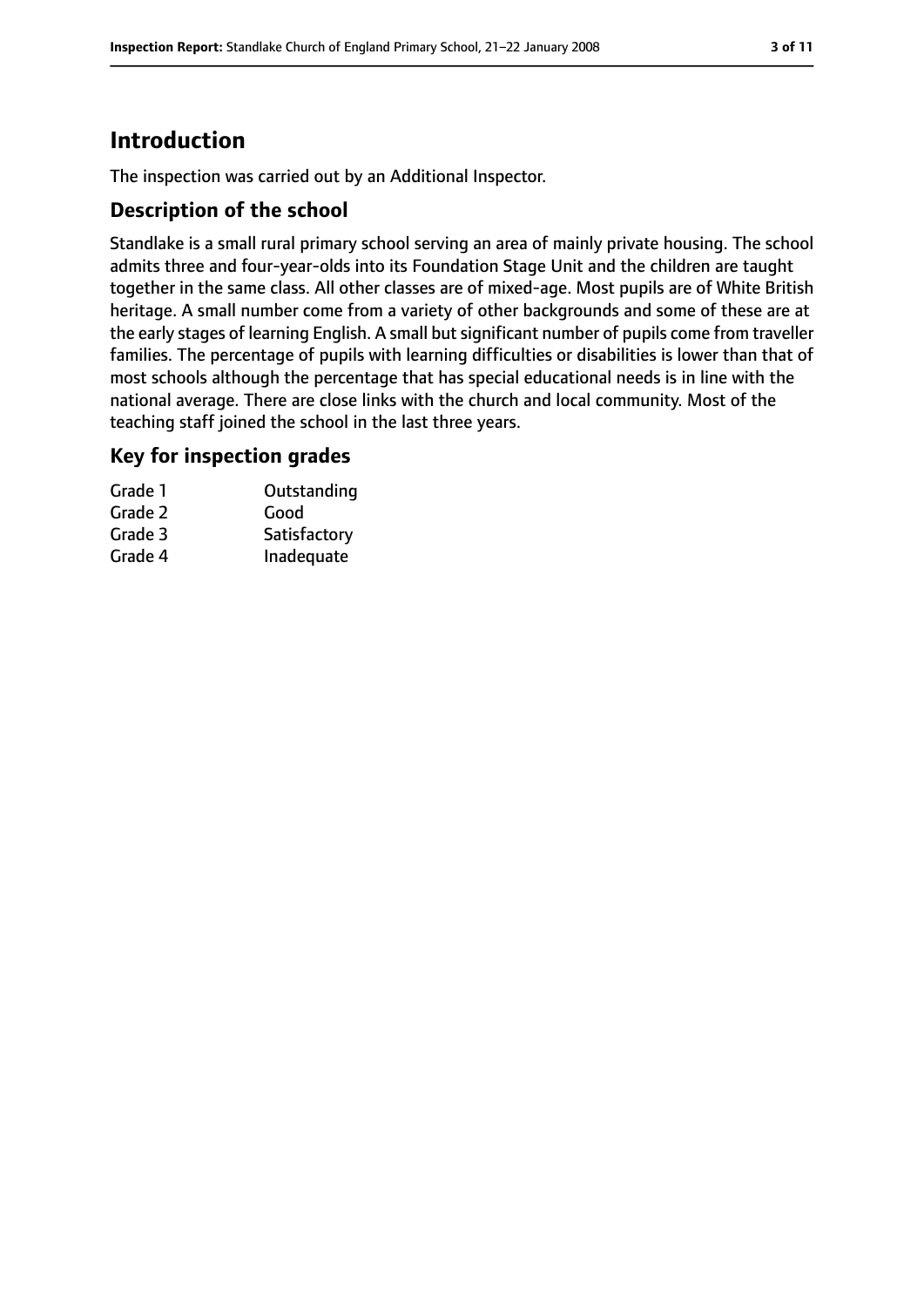# **Overall effectiveness of the school**

#### **Grade: 2**

Standlake is a good school. It has some outstanding features particularly in its curriculum. It is well led and managed and successfully serves the needs of the community. The headteacher and assistant headteacher's strong leadership has quided excellent improvements to the school since its last inspection. Pupils achieve well and reach above average standards.

The school has been transformed, with improvements to the building and the establishment of the Foundation Stage Unit. High quality artwork, poetry and design and technology adorn every wall. Displays designed by the pupils illustrate the school's outstanding curriculum, including the excellent use of information and communication technology (ICT). Pupils enjoy school very much and are very proud of their school. 'It's a great school, I love it, you make lots of friends and the teachers are always there to help you,' said one summing up the views of many. Parents are very pleased with the school, 'The school has improved immeasurably,' 'I am thrilled with my child's progress,' and 'Standlake is a fantastic community school,' are just a few of many positive views expressed by parents.

The teaching is consistently good. In Years 3 to 6, it is outstanding, enabling pupils to make rapid progress and attain high standards in English and above average standards in mathematics and science by the time they leave in Year 6. By the end of Year 2, pupils reach above average standards in reading and mathematics. Inconsistencies in the quality of handwriting, spelling and punctuation mean that writing standards are average and should be higher.

Good teaching in the Foundation Stage helps the children to progress well. Teachers accurately assess pupils' progress throughout the school but national test results in Year 2 show that some pupils fall short of predicted levels. Assessments in both the Foundation Stage and in Key Stage 1 are not regular enough to check on the progress pupils are making and to help teachers accurately predict pupils' attainment at the end of Year 2. A good start has been made to address this, but there is still more to do.

Pupils' personal development, well-being and behaviour are outstanding. Relationships are excellent. Pupils show initiative as school councillors when organising fund-raising, managing the budget for the healthy tuck shop, and by suggesting ways to improve resources. Librarians organise book quizzes and special displays such as the 'spooky, scary, stories'. Special sports leaders are appointed to lead the 'wake up and shake up' activity each morning for staff and pupils. Pupils' self-confidence and excellent cultural development are promoted through drama, art, music and studies of different cultures and customs. An opera performed with a localspecial school provided excellent opportunities for pupils to work with others who have severe learning difficulties or disabilities. Close links with the church and stimulating assemblies support the pupils' spiritual and moral development extremely well. Pupils feel very safe because there is strong pastoral support. Teaching assistants provide effective support for those with moderate learning difficulties. Pupils in the early stages of learning English quickly gain the confidence to engage in conversation. There are successful links with the local authority support service to integrate pupils from traveller families. The support teacher for these families is respected and trusted and has helped the school to become truly inclusive with excellent social and racial harmony.

The considerable successes achieved in improving standards and eradicating weak teaching demonstrate good leadership at all levels. The school is held effectively to account by a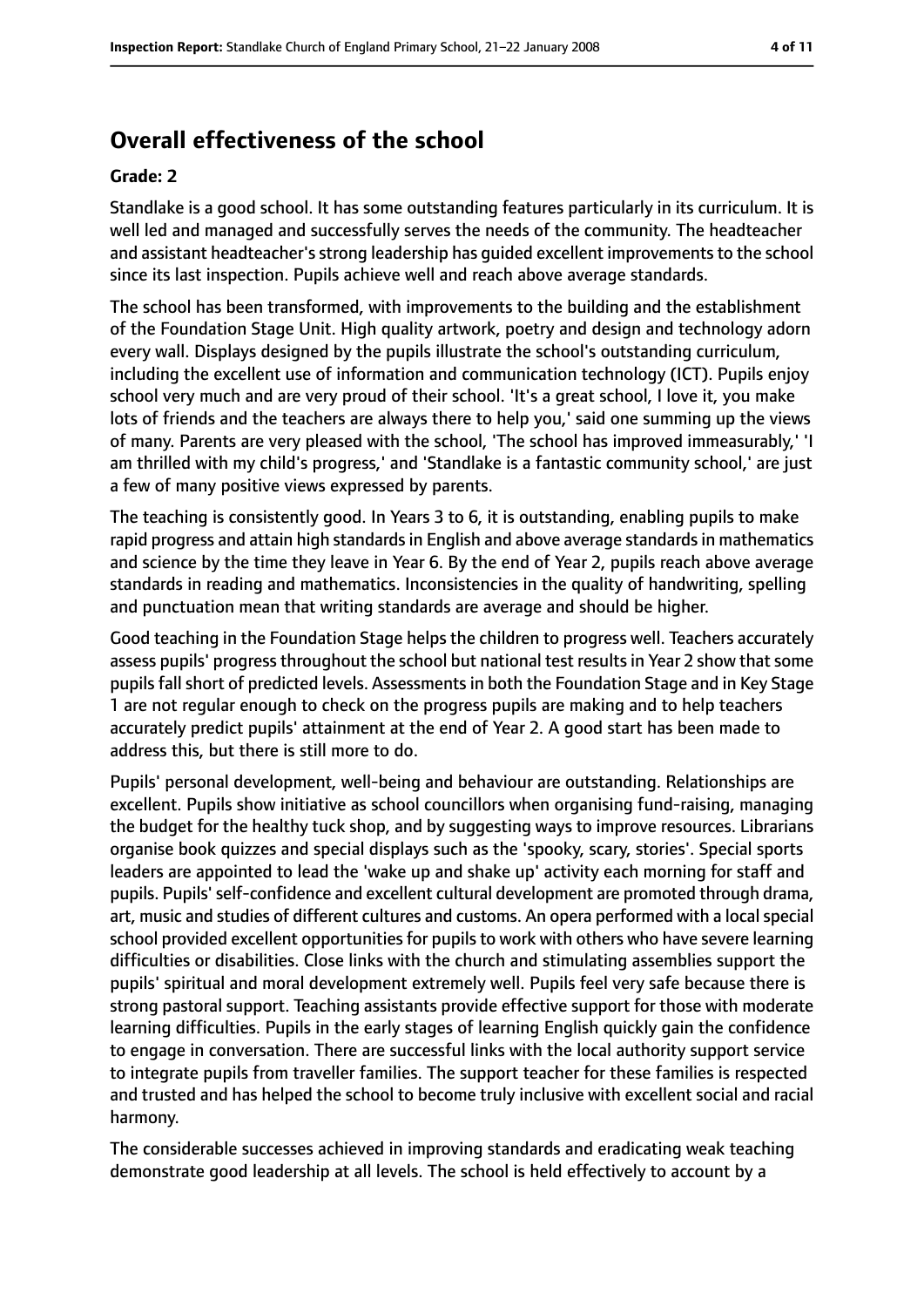supportive governing body. These factors underline the school's good capacity to improve further.

## **Effectiveness of the Foundation Stage**

#### **Grade: 2**

Good teaching and a stimulating curriculum ensure that the children make good progress. The children successfully develop and improve their language and communication skills when asked to recognise letters in their names, handle books and to engage in role-play. Children happily explore dinosaurs and develop early scientific and creative skills when making dinosaur biscuits, noticing changes to the mixture of the dough, 'The biscuits have to go in the oven now,' says one child when asked what happens next. The children learn to count and explore numbers, shapes and patterns, one boy counting out steps to see how far he launched a rubber ball across the play area. The staff are vigilant and supportive, although there are a few missed opportunities to extend children's thinking further when questioning the children. The staff have established very good relations with parents and there is a smooth transition into Year 1.

## **What the school should do to improve further**

- Improve pupils' handwriting, spelling and punctuation to raise standards in writing by the end of Year 2.
- Check children's progress in the Foundation Stage and Key Stage 1 more often to help teachers accurately predict how well pupils will do by the end of Year 2.

# **Achievement and standards**

#### **Grade: 2**

Standards are above average overall and pupils achieve well. Pupils in Years 5 and 6 reach high standards in English because of outstanding teaching. Children join the Foundation Stage with skills and abilities that are typical of three and four-year-olds. They make good progress, and when starting Year 1, work comfortably within the early stages of the National Curriculum. A few parents choose to send their children to private education so that in some years the outward mobility of higher ability pupils affects standards. Nevertheless, all pupils make good progress in Years 1 and 2. Pupils achieve especially well in Years 3 to 6, and because of excellent teaching, nearly all pupils are on course to reach or exceed the levels expected for their age in English, mathematics and science. Pupils with moderate learning difficulties in reading, writing and mathematics make good progress because of consistently effective support and guidance.

# **Personal development and well-being**

#### **Grade: 1**

The pupils' spiritual, moral, social and cultural development is outstanding. They form strong friendships and enjoy school very much, as reflected in good and punctual attendance. Pupils represent the views of others very well as school councillors and show initiative as sports leaders when organising 'huff and puff' activities at break-times. They feel safe and learn to cope with any aggressive behaviour through special anti-bullying workshops. Pupils adopt very healthy eating habits and are encouraged to be active in sports. They play an excellent part in their local community through charitable fund-raising, church festivals and through strong links with partner schools. Well-planned assemblies help them to reflect on important moral and spiritual themes. Pupils are thoughtful and look for the positive qualities of others, including their teachers, demonstrated during a recent school assembly. They learn about other cultures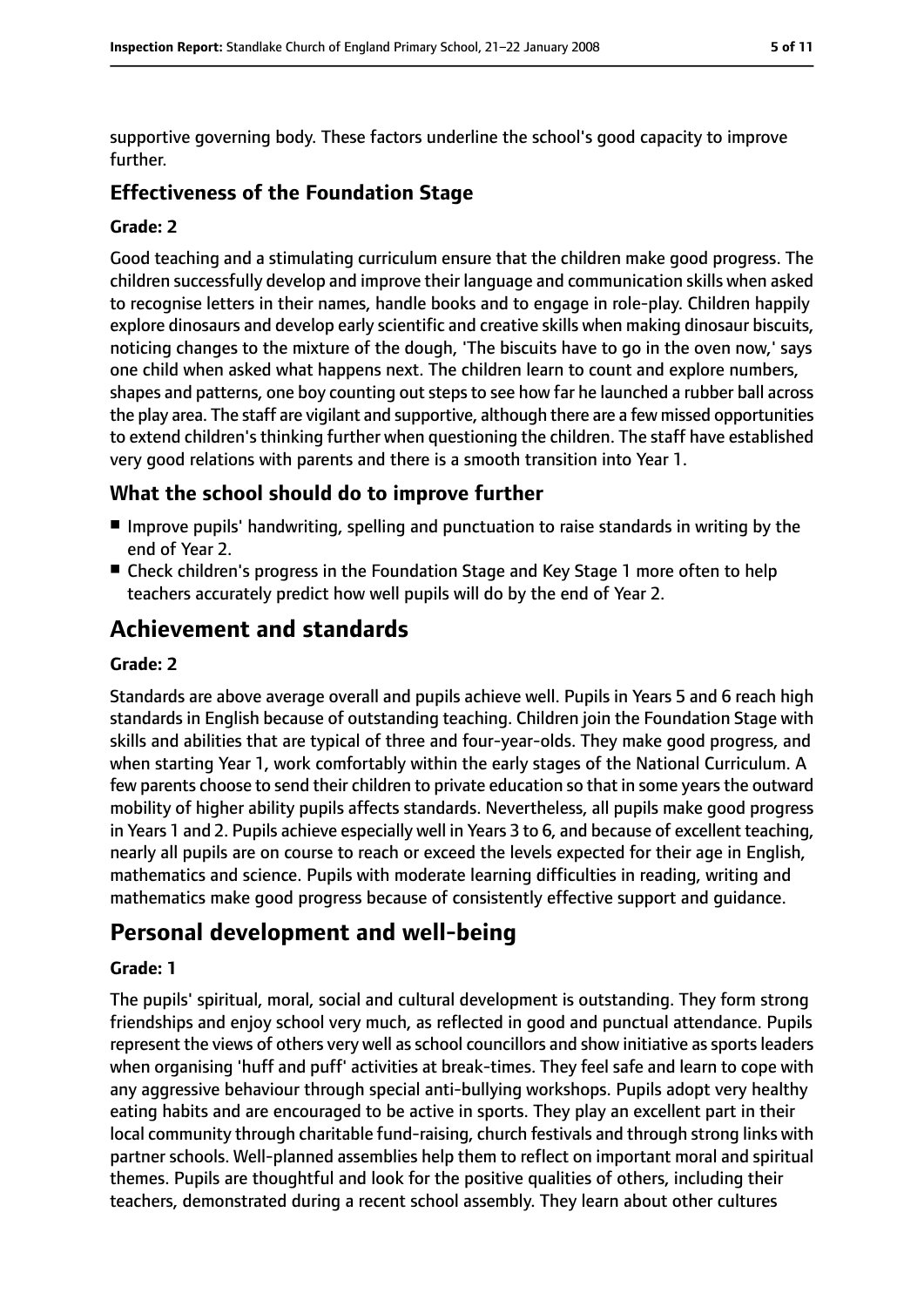through drama, poetry and music, including the celebration of Christian and other world faiths. Pupils develop a very good understanding of ICT and other core skills that prepares them well for the future.

# **Quality of provision**

## **Teaching and learning**

#### **Grade: 2**

There is a positive learning environment in all classes. Teaching assistants are particularly skilled in supporting pupils who need additional support with reading, writing or mathematics. Teachers provide good opportunities for pupils to practice their skills through investigation and problem solving. This was seen to very good effect in an excellent mathematics lesson for pupils in Years 5 and 6 when investigating number problems, including calculations using decimal fractions. Role-play and thought provoking class discussions motivate and inspire the pupils. For example, pupils in Years 3 and 4 were absorbed by the high quality of class discussion, role-play and the reading of extracts from a Welsh legend. Pupils in Years 1 and 2 confidently shared ideas with others about traditional stories to elicit discussion about characters. Teachers mark pupils' work diligently and provide targets for improvement, although assessments of younger pupils' performance are not regular enough to see if they are on course to reach their targets.

## **Curriculum and other activities**

#### **Grade: 1**

An extensive range of enrichment is provided that includes the creative arts, sport, visits and visitors. Personal, social and health education is promoted extremely well through special topics or themed weeks. There is a strong emphasis on the creative curriculum, which is reflected in the high standard of pupils' artwork and sculptures. The performing arts and music are used very well to widen pupils' experiences. Pupils regularly use the local area for local studies and walks. Inspirational and high quality poetry produced by older pupils in Years 5 and 6, some compiled as an anthology and published with those of other schools, has a very significant impact on the high standards pupils achieve in English. The pupils use ICT skills very well during their studies, which has been a rapid area of improvement.

## **Care, guidance and support**

#### **Grade: 2**

The school provides very strong pastoral support and care, and good guidance. Pupils from traveller families do very well because of the highly skilled support of the teacher responsible for their education and welfare. Throughout the school, the staff are vigilant so pupils feel safe and settled in school. Very good attention is paid to child protection and to systematic risk assessments of activities and resources. Assessment and marking are used well to help pupils understand the next steps in their learning. Individual targets, pasted into pupils' workbooks, also help pupils to check their progress. However, teachers are not always making regular checks of pupils' performance in the Foundation Stage and in Years 1 and 2, to check on their progress and to predict rates of achievement that will help to set realistic targets for the end of Year 2.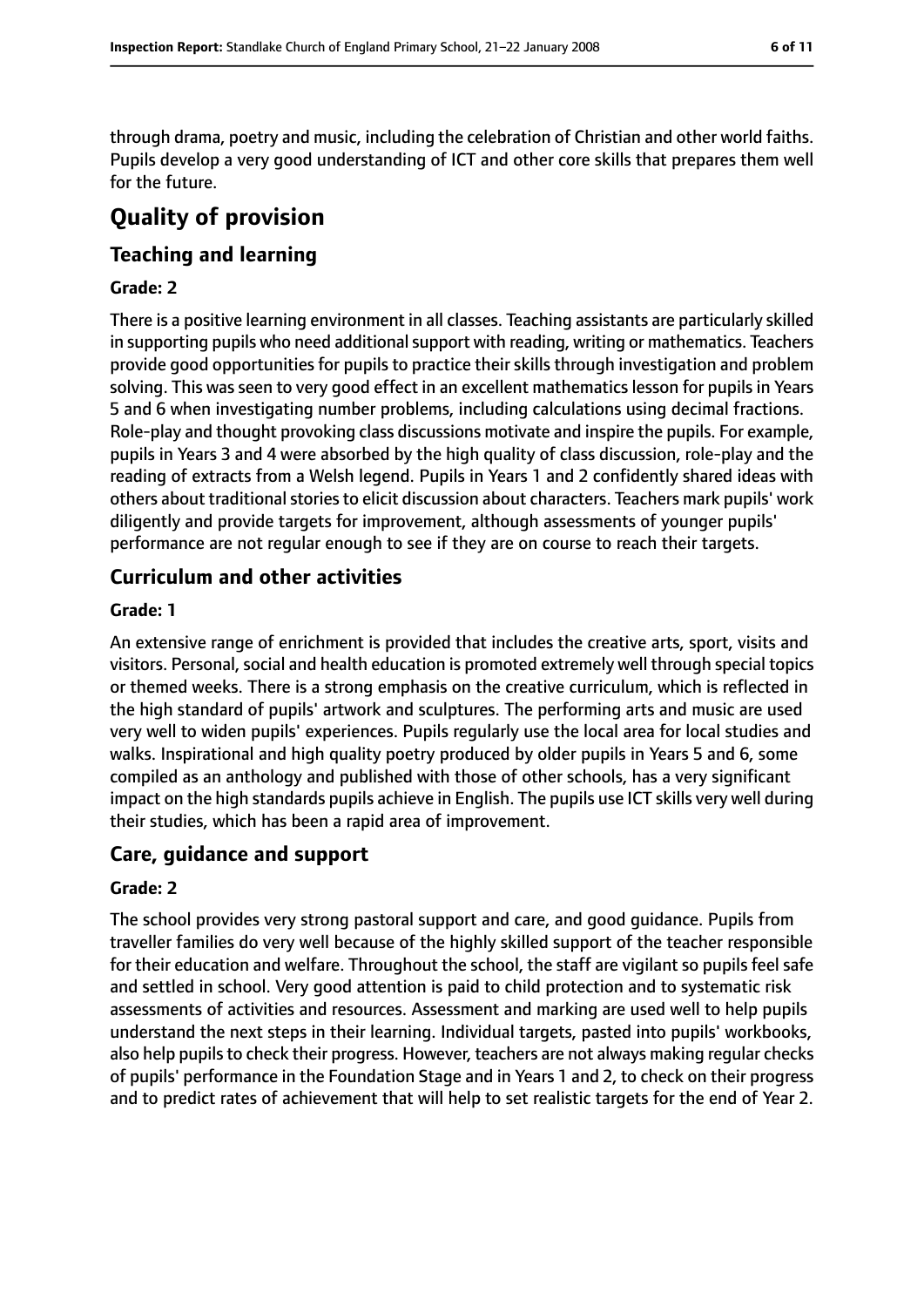# **Leadership and management**

#### **Grade: 2**

The headteacher has provided outstanding and energetic leadership since the last inspection. Very accurate assessments of the school's work and performance have helped to identify the right priorities for improvement. These also incorporate the views of pupils, parents and staff. The development of teaching through highly effective staff training have guided excellent improvements to standards and has eradicated weak teaching from all parts of the school. Much improved assessment systems have helped the staff to track how well pupils are doing each year, although more is needed to sharpen target setting so that the staff can accurately predict the achievement of pupils by the end of Year 2. The assistant headteacher leads by her excellent example in the classroom and is a very good role model for other teachers. Governors hold the school to account well and provide good support. Resources are of high quality and there have been excellent improvements to the Foundation Stage Unit and school building.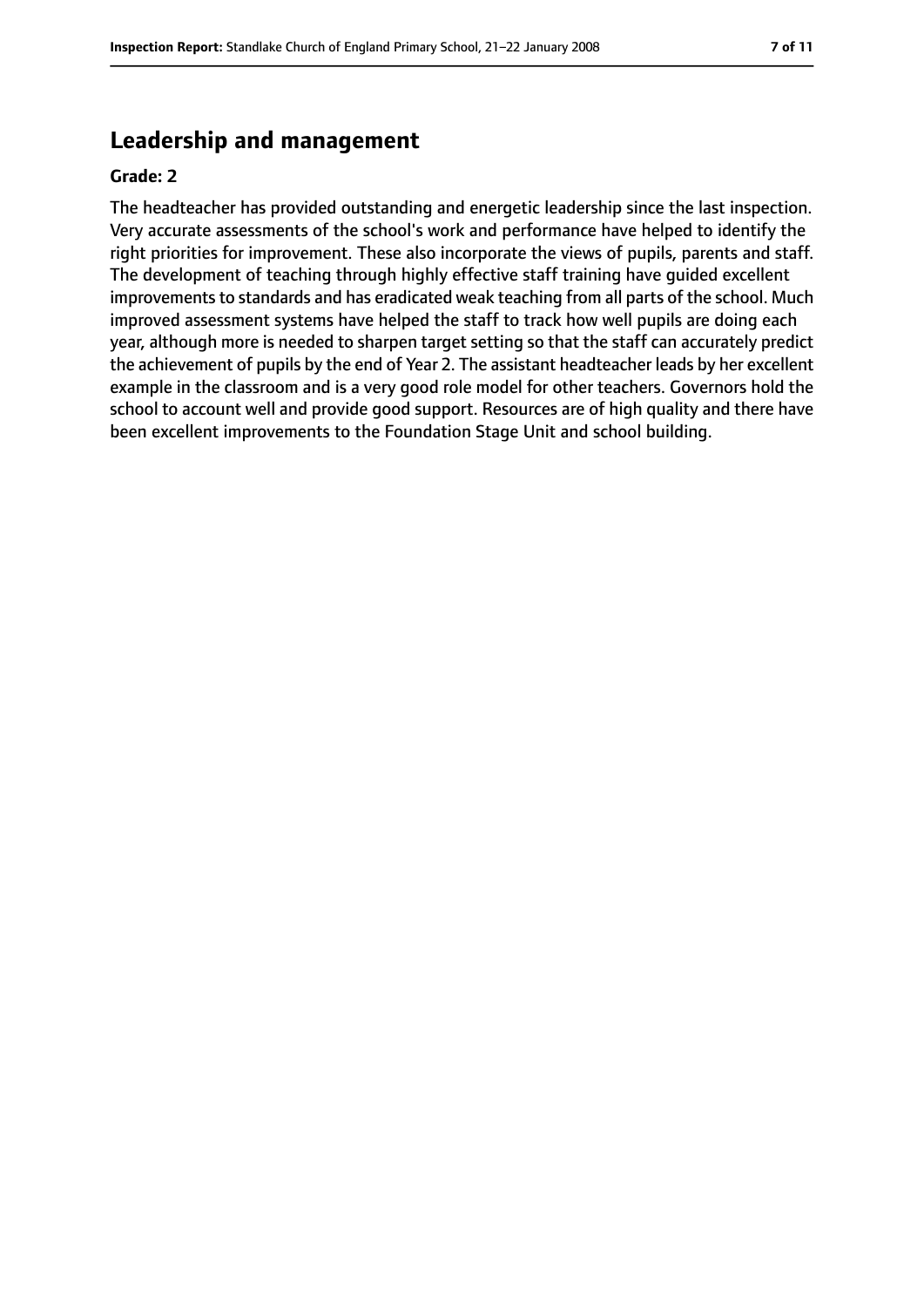**Any complaints about the inspection or the report should be made following the procedures set out in the guidance 'Complaints about school inspection', which is available from Ofsted's website: www.ofsted.gov.uk.**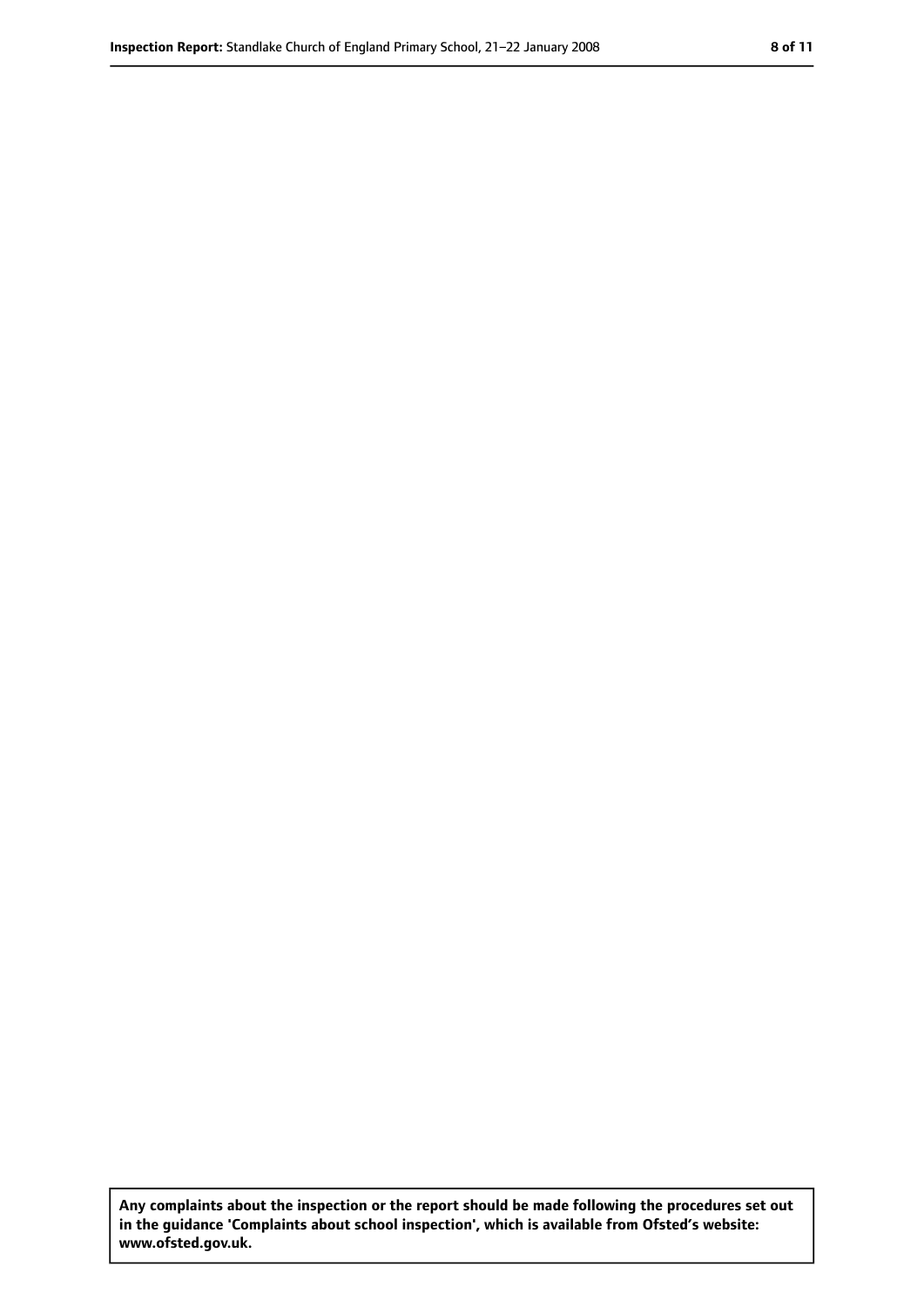# **Inspection judgements**

| $^{\backprime}$ Key to judgements: grade 1 is outstanding, grade 2 good, grade 3 satisfactory, and | <b>School</b>  |
|----------------------------------------------------------------------------------------------------|----------------|
| arade 4 inadeguate                                                                                 | <b>Overall</b> |

# **Overall effectiveness**

| How effective, efficient and inclusive is the provision of education, integrated<br>care and any extended services in meeting the needs of learners? |     |
|------------------------------------------------------------------------------------------------------------------------------------------------------|-----|
| Effective steps have been taken to promote improvement since the last<br>inspection                                                                  | Yes |
| How well does the school work in partnership with others to promote learners'<br>well-being?                                                         |     |
| The effectiveness of the Foundation Stage                                                                                                            |     |
| The capacity to make any necessary improvements                                                                                                      |     |

## **Achievement and standards**

| How well do learners achieve?                                                                               |  |
|-------------------------------------------------------------------------------------------------------------|--|
| The standards <sup>1</sup> reached by learners                                                              |  |
| How well learners make progress, taking account of any significant variations between<br>groups of learners |  |
| How well learners with learning difficulties and disabilities make progress                                 |  |

# **Personal development and well-being**

| How good is the overall personal development and well-being of the<br>learners?                                  |  |
|------------------------------------------------------------------------------------------------------------------|--|
| The extent of learners' spiritual, moral, social and cultural development                                        |  |
| The extent to which learners adopt healthy lifestyles                                                            |  |
| The extent to which learners adopt safe practices                                                                |  |
| How well learners enjoy their education                                                                          |  |
| The attendance of learners                                                                                       |  |
| The behaviour of learners                                                                                        |  |
| The extent to which learners make a positive contribution to the community                                       |  |
| How well learners develop workplace and other skills that will contribute to<br>their future economic well-being |  |

# **The quality of provision**

| How effective are teaching and learning in meeting the full range of the<br>learners' needs?          |  |
|-------------------------------------------------------------------------------------------------------|--|
| How well do the curriculum and other activities meet the range of needs<br>and interests of learners? |  |
| How well are learners cared for, guided and supported?                                                |  |

## **Annex A**

 $^1$  Grade 1 - Exceptionally and consistently high; Grade 2 - Generally above average with none significantly below average; Grade 3 - Broadly average to below average; Grade 4 - Exceptionally low.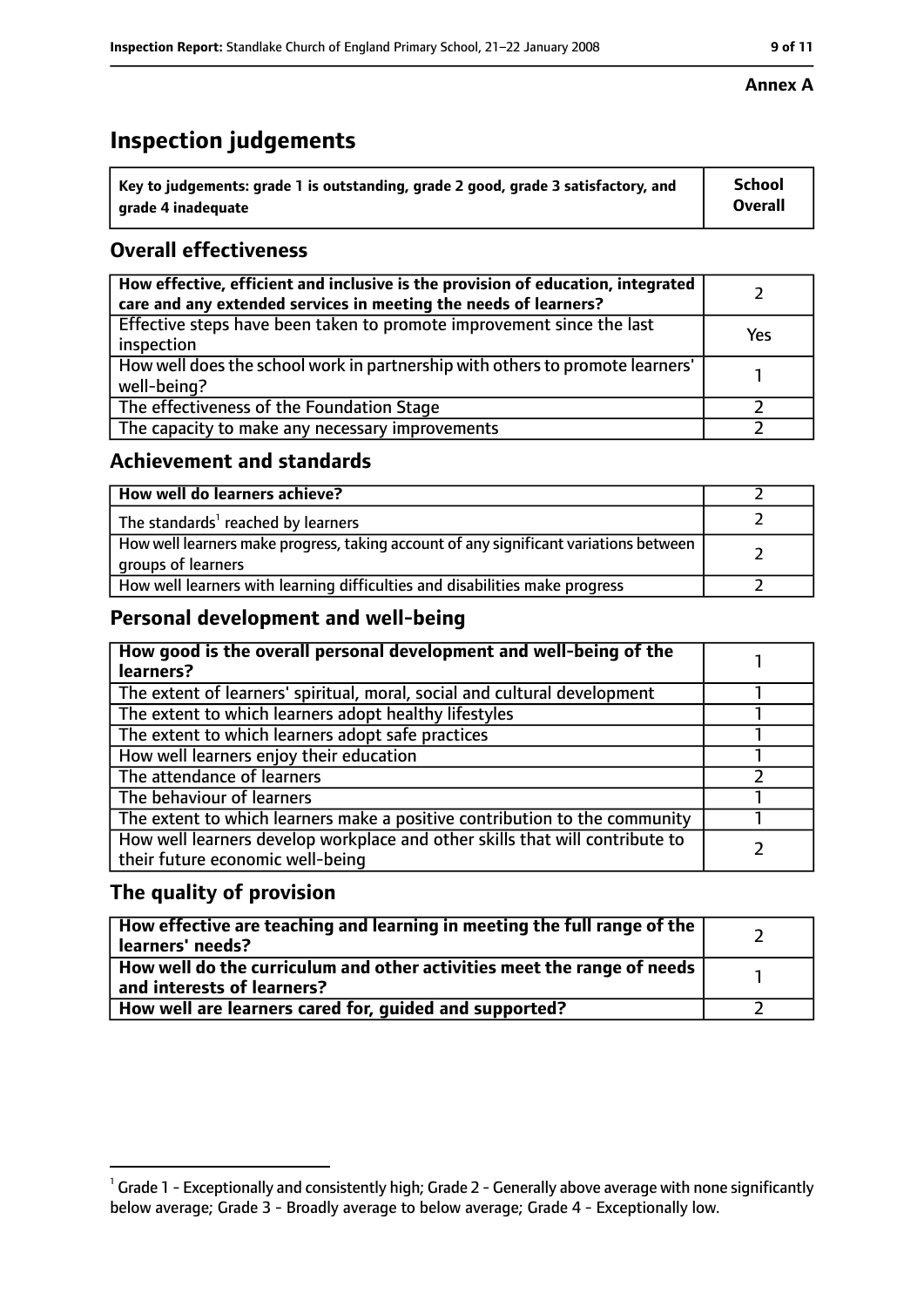#### **Annex A**

# **Leadership and management**

| How effective are leadership and management in raising achievement                                                                              |     |
|-------------------------------------------------------------------------------------------------------------------------------------------------|-----|
| and supporting all learners?                                                                                                                    |     |
| How effectively leaders and managers at all levels set clear direction leading<br>to improvement and promote high quality of care and education |     |
| How effectively leaders and managers use challenging targets to raise standards                                                                 |     |
| The effectiveness of the school's self-evaluation                                                                                               |     |
| How well equality of opportunity is promoted and discrimination tackled so<br>that all learners achieve as well as they can                     |     |
| How effectively and efficiently resources, including staff, are deployed to<br>achieve value for money                                          | 7   |
| The extent to which governors and other supervisory boards discharge their<br>responsibilities                                                  |     |
| Do procedures for safequarding learners meet current government<br>requirements?                                                                | Yes |
| Does this school require special measures?                                                                                                      | No  |
| Does this school require a notice to improve?                                                                                                   | No  |